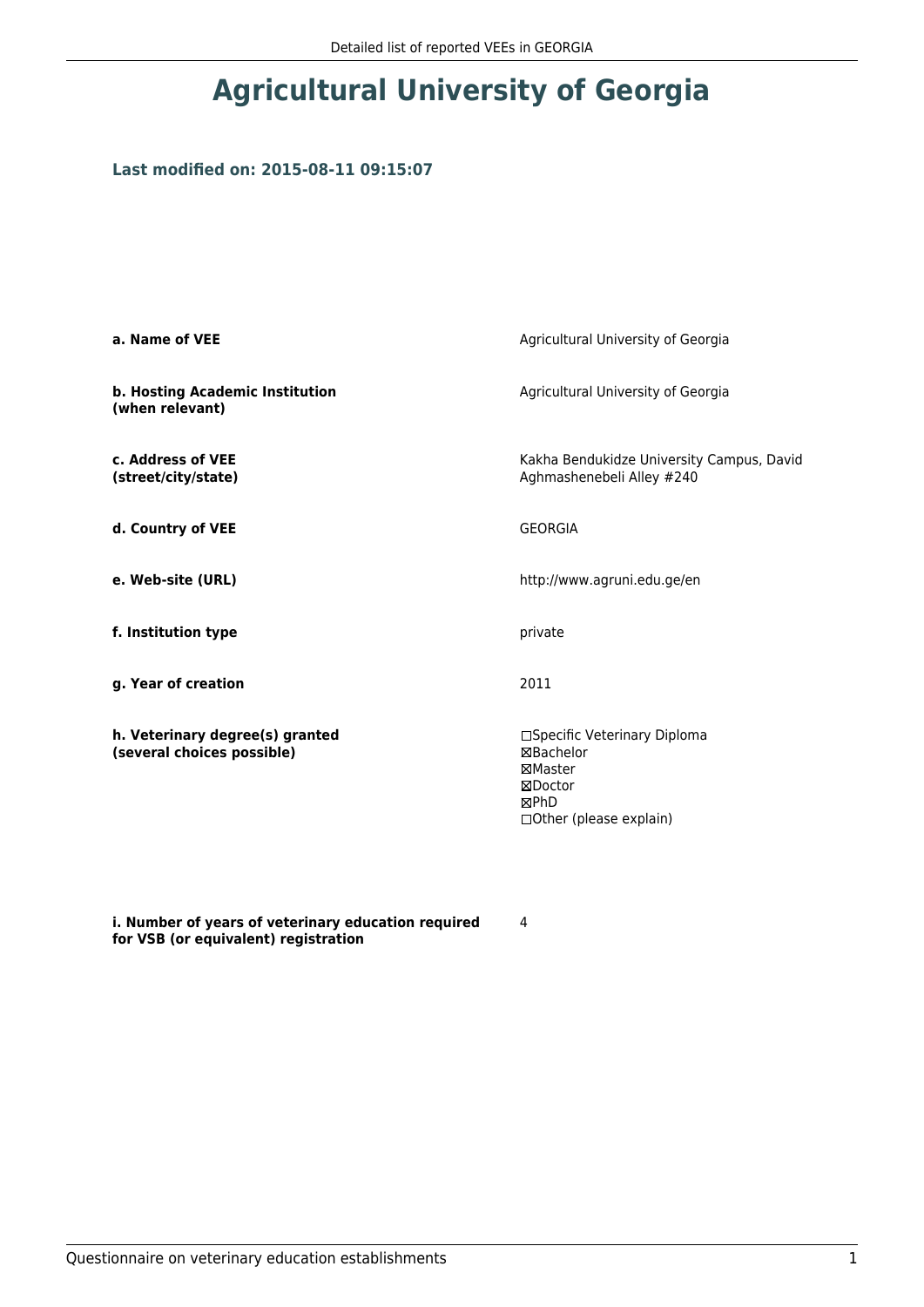## **j. Average number of veterinary students per class within the establishment**

|                                                                                                   | 1st Year                                                                                                                                                              | $0 - 50$ |
|---------------------------------------------------------------------------------------------------|-----------------------------------------------------------------------------------------------------------------------------------------------------------------------|----------|
|                                                                                                   | 2d Year                                                                                                                                                               | $0 - 50$ |
|                                                                                                   | 3d Year                                                                                                                                                               | $0 - 50$ |
|                                                                                                   | 4th Year                                                                                                                                                              | $0 - 50$ |
|                                                                                                   | 5th Year                                                                                                                                                              |          |
|                                                                                                   | 6th Year                                                                                                                                                              |          |
|                                                                                                   | 7th Year                                                                                                                                                              |          |
| k. Average number of veterinary graduates per year<br>from the establishment                      | $0 - 50$                                                                                                                                                              |          |
| I. Minimum education required for admission to the<br>establishment<br>(several choices possible) | ⊠High School University Entrance<br>Qualification<br>□Pre-Veterinary Science Diploma<br>□Pre-Veterinary Science Degree<br>□Other specific VEE entrance qualifications |          |
| m. Is there a selection procedure at<br>(several choices possible)                                | <b>⊠National level</b><br>$\Box$ State level<br>□Establishment level                                                                                                  |          |